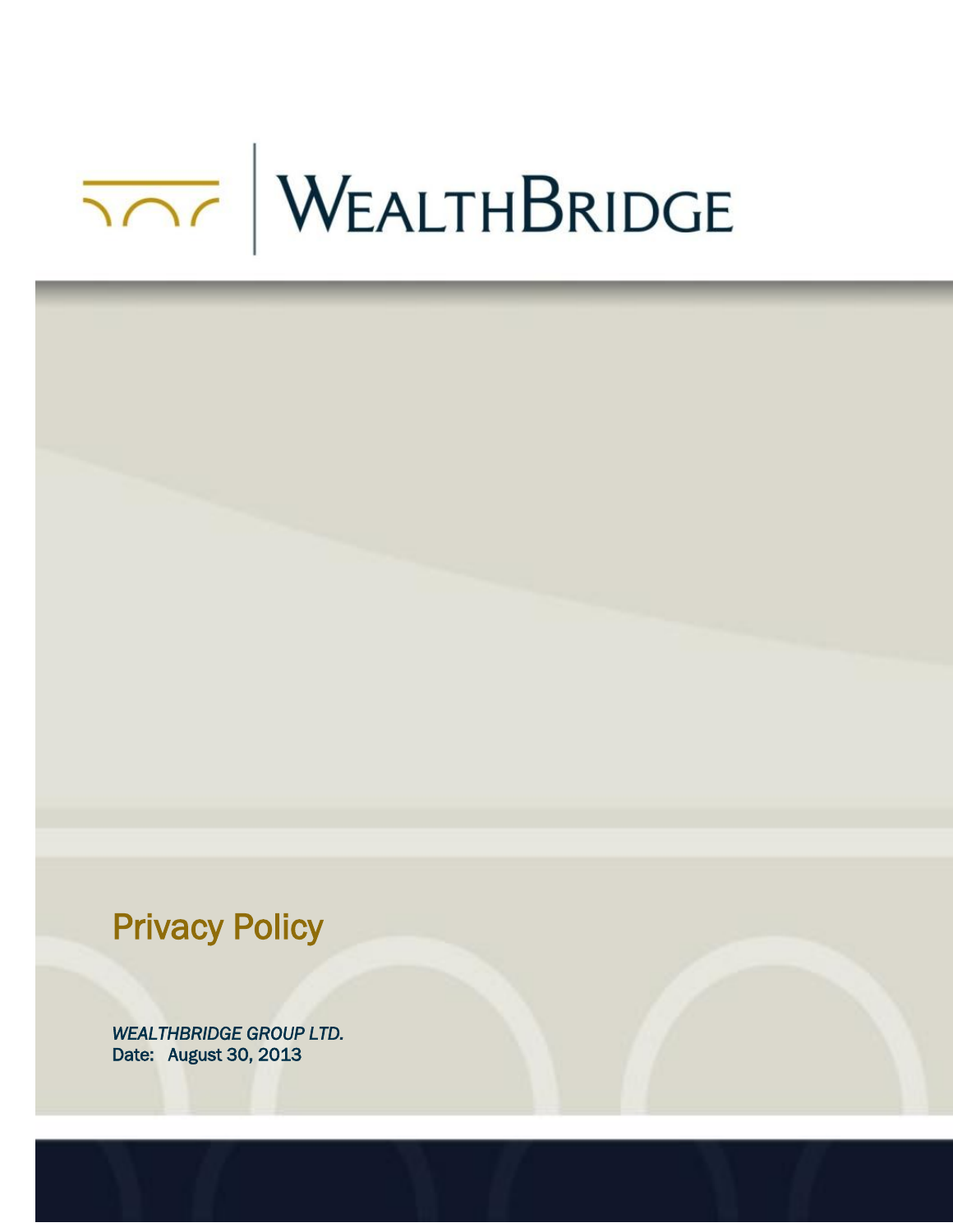# PURPOSE

Organizations in Canada are obligated to comply with the Personal Information Protection and Electronic Documents Act ("PIPEDA"). PIPEDA was created to set out ground rules for the management of personal information in the private sector and is designed to balance an individual's right to the privacy of personal information with the need of organizations to collect, use or disclose personal information for legitimate business purposes.

This Privacy Policy shall apply to WealthBridge Group Ltd. ("WBG"), as well as its related entities, WealthBridge Investment Counsel Inc. ("WBIC") and WealthBridge Financial Services Inc. ("WBFS"). Throughout this document, any reference to WBG will include WBIC and WBFS. All employees of these entities shall be bound by the policies herein, and shall not collect, use or disclose personal information except as set out in this Privacy Policy.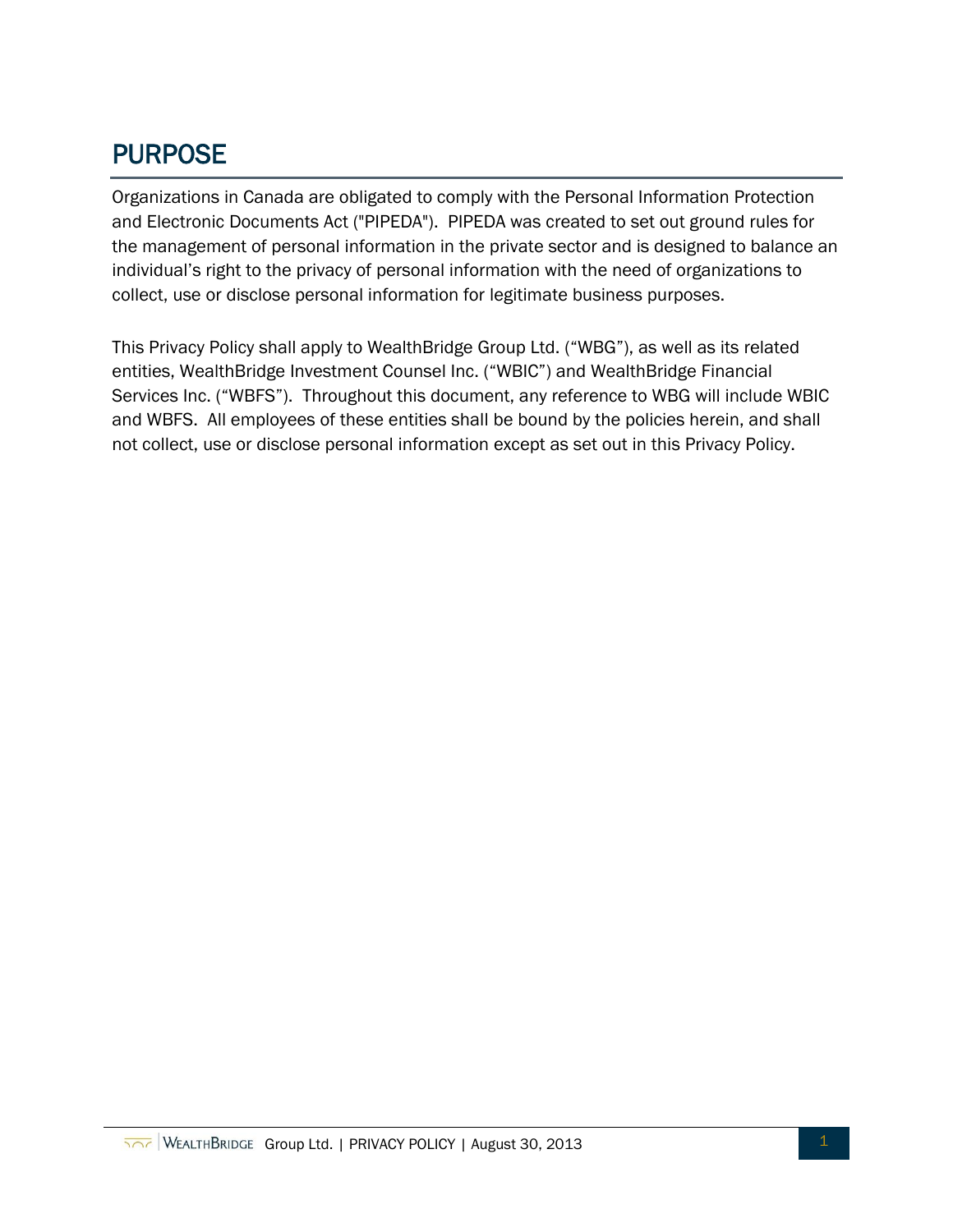# PERSONAL INFORMATION

PIPEDA defines personal information as any factual or subjective information about an identifiable individual that includes any personal information (recorded or not) in any form including digital or paper format. Items that would be considered personal information include (but are not limited to): name, address, phone number, gender, any identification numbers, income or other financial data. For employees it includes such items as evaluations, opinions, and disciplinary actions, as well as any other information found in an employee file (excluding the employee's name, business title, business address, and business phone number).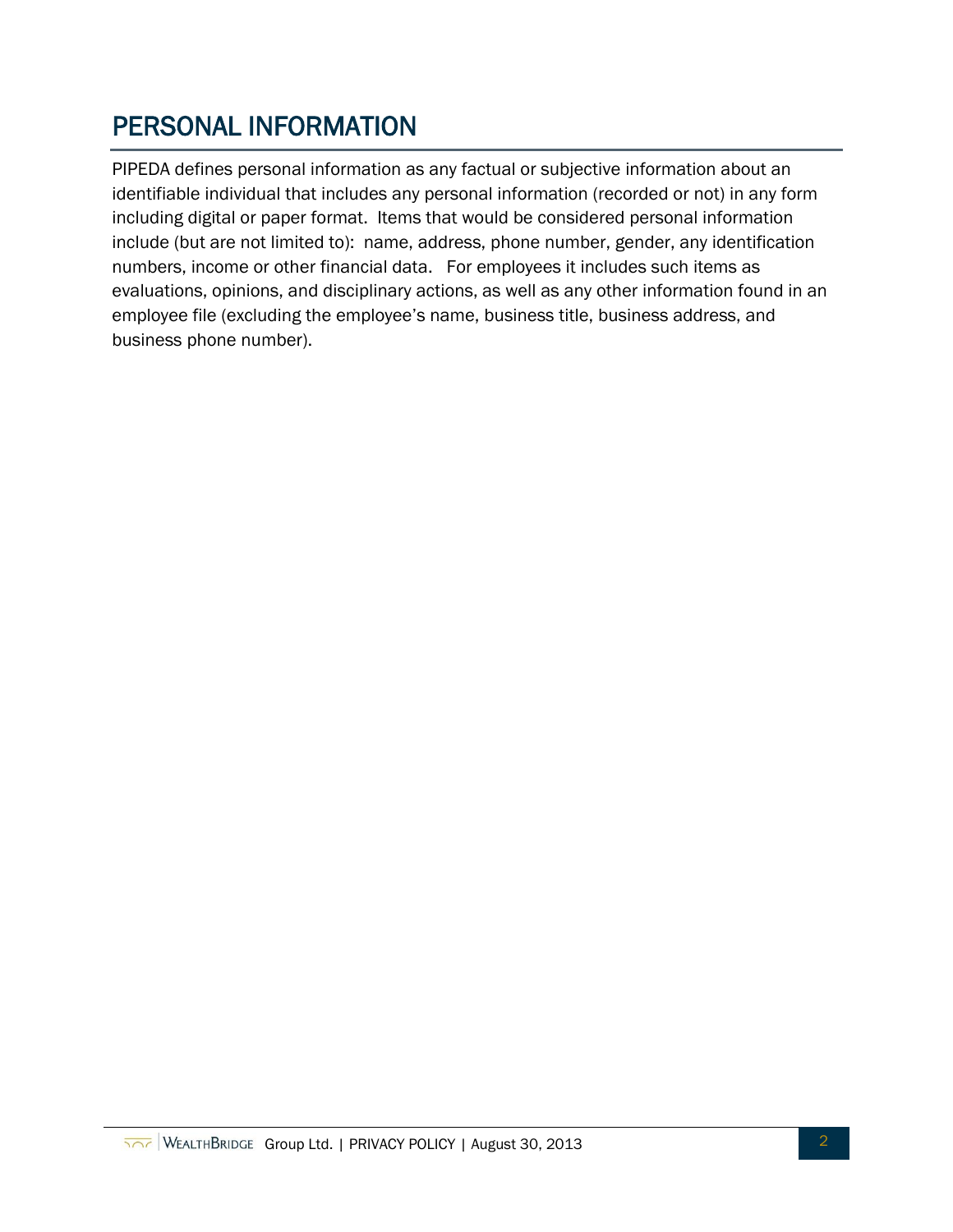# **OBLIGATIONS**

The PIPEDA establishes a set of ten principles of fair information practices that organizations must follow when collecting, using and disclosing personal information in the course of commercial activities. These principles give individuals control over how their personal information is handled in the private sector. An organization is responsible for the protection of personal information and the fair handling of it at all times, throughout the organization and in dealings with third parties. Care in collecting, using and disclosing personal information is essential to continued consumer confidence and goodwill.

The ten principles of fair information practices are:

#### 1) ACCOUNTABILITY

The PIPEDA states that an organization is responsible for personal information under its control and shall designate an individual who is accountable for the organization's compliance with all principles of fair information practices.

To that end, WBG has appointed a Chief Privacy Officer ("CPO") who will be responsible for compliance and who shall develop and implement personal information policies and practices.

WBG's CPO will be John W. Davis, who is an owner and director of WBG, which owns 100% of the common shares of both WBIC and WBFS. Thus, the CPO will have the full support of senior management and will have the authority to intervene on privacy matters relating to the organization's operations.

The identity and contact information of the CPO will be communicated both internally and externally. This policy, as well as the contact information for the CPO will found on the WBG website: [www.wealthbridge.com](http://www.wealthbridgegroup.com/)

Although the CPO will be responsible for policies and procedures pertaining to privacy matters, all employees of WBG and its' affiliates will be responsible for the personal information under his/her control. The CPO will ensure that all new employees of WBG and/or its' affiliates will be provided with a copy of WBG's most recent Privacy Policy, and will inform the employee that they will be obligated to abide by its' contents and acknowledge such.

The CPO will also analyze all personal information handling practices including ongoing activities and new initiatives, using the following checklist to ensure that they meet fair information practices: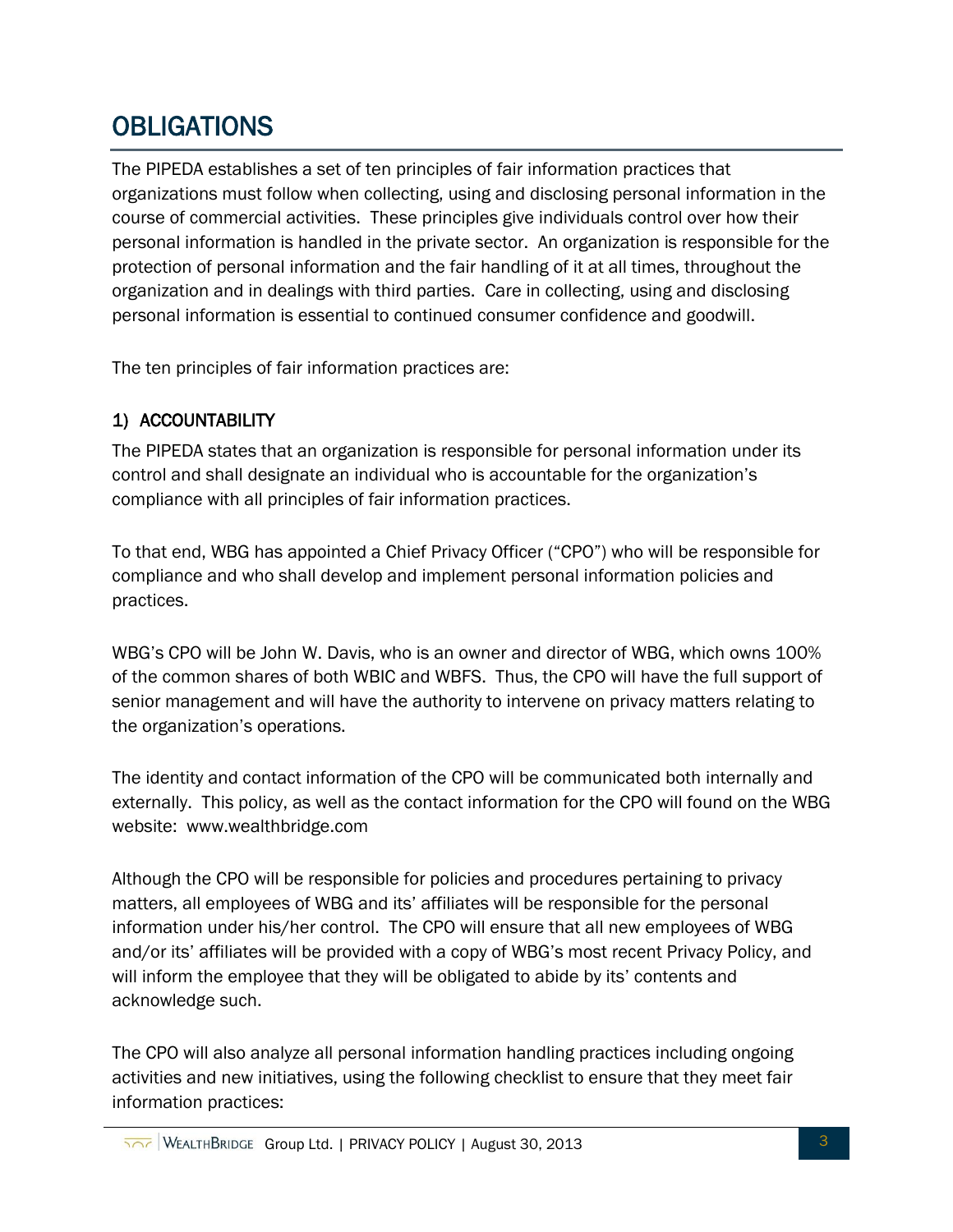- What personal information is collected?
- How and why is it collected?
- What is it used for?
- Where is it kept and how is it secured?
- Who uses it and who has access to it?
- To whom is it disclosed?
- When is it disposed of?

The CPO will also develop and implement policies and procedures to protect personal information by defining the purpose of its collection, obtaining consent (when applicable), limiting its collection/use/disclosure, ensuring that the information is correct, complete and current, ensuring that adequate security measures are in place, developing/updating a retention and destruction timetable, processing access requests, and responding to inquiries and complaints.

WBG is also responsible for any personal information under its control, including personal information that WBG may transfer to a third party for processing. WBG will take steps to ensure that the same level of privacy protection is provided by the third party when the information is being processed on WBG's behalf.

## 2) PURPOSE IDENTIFICATION

WBG is required to collect personal information from an individual in order to satisfy regulatory and/or legal requirements, but also to be able to provide a variety of services in a competent and professional manner. This includes (but is not limited to) such things as account opening documentation, Know Your Client Surveys, preparation of Investment Policy Statements, collection of financial data (for tax planning and preparation, financial planning and estate matters), and communications with the individuals.

In any instance, WBG will clearly identify the reasons to the individual for collecting the personal information before or at the time of collection. This identification will include an explanation as to why the information is needed, and how it will be used. This notification can be done in writing or orally.

It will be the policy of WBG that written notification will be required only in cases where the information that has been collected is used for a purpose other than what would ordinarily or reasonably be expected, or for a purpose not previously identified. In these cases, WBG will inform the individual of this new use, in writing (e-mail is acceptable), prior to its use and/or disclosure. This written notification will be documented and stored.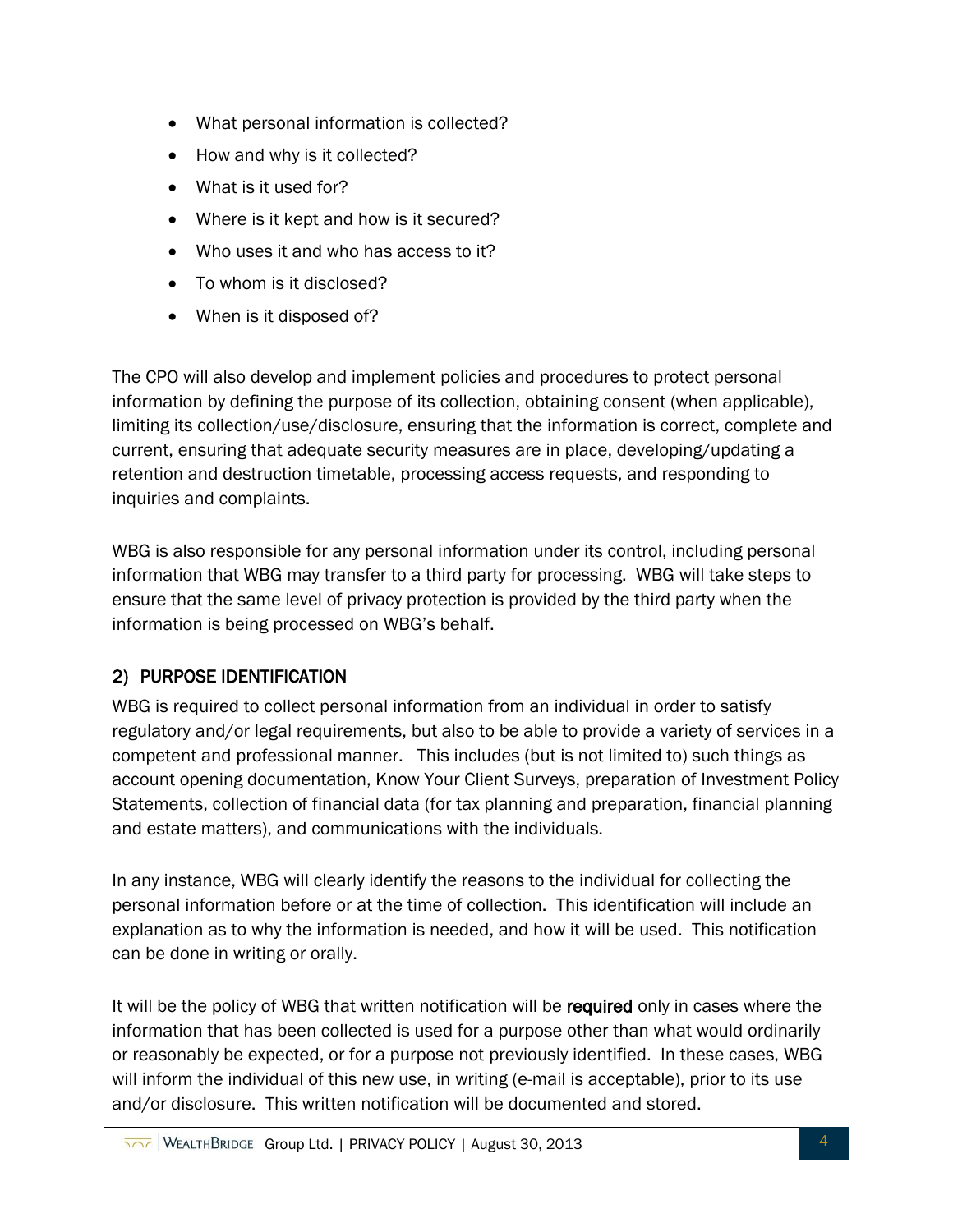## 3) OBTAIN CONSENT

WBG will inform the individual in a clear and understandable manner the purposes for the collection, use, or disclosure of personal data. WBG will also obtain the individual's consent before or at the time of collection, as well as when a new use (or previously undisclosed use) is identified.

Whenever possible, express consent will be attained via signature or in writing from the individual. WBG will ensure that consent clauses are easy to find, use clear and straightforward language, not use generalized categories for purposes, uses or disclosures, and be as specific as possible as to which organizations will use the information. However, in some cases, other forms of communication may be accepted, such as verbal (in person or by phone), via email, or a note to file.

For individuals who are minors, seriously ill, or mentally incapacitated, consent may be obtained from a legal guardian, or person having power of attorney.

In cases where the personal information is considered to be of a sensitive nature, only express consent will be attained by WBG.

WBG will make it clear to all individuals that providing personal information is their personal choice and that in no way will consent be a condition for WBG to supply a product or service (unless the information is required for regulatory or legal purposes). Furthermore, WBG will make it clear to individuals that they can withdraw their consent at any time, and will explain the implications of doing so.

## 4) LIMIT COLLECTION

WBG will only collect personal information that it requires, either to satisfy regulatory or legal requirements, and/or to provide services in a professional manner. Thus, WBG will not collect personal information indiscriminately, nor will WBG deceive or mislead individuals about the reasons for collecting the personal information.

## 5) LIMIT USE, DISCLOSURE AND RETENTION

WBG will ensure that it will use or disclose personal information only for the purpose for which it was collected. Any deviation from its original purpose will require consent from the individual prior to, or at the time the information is used or disclosed.

WBG will retain personal information only as long as necessary to satisfy the purpose, or as mandated by regulatory or legal bodies.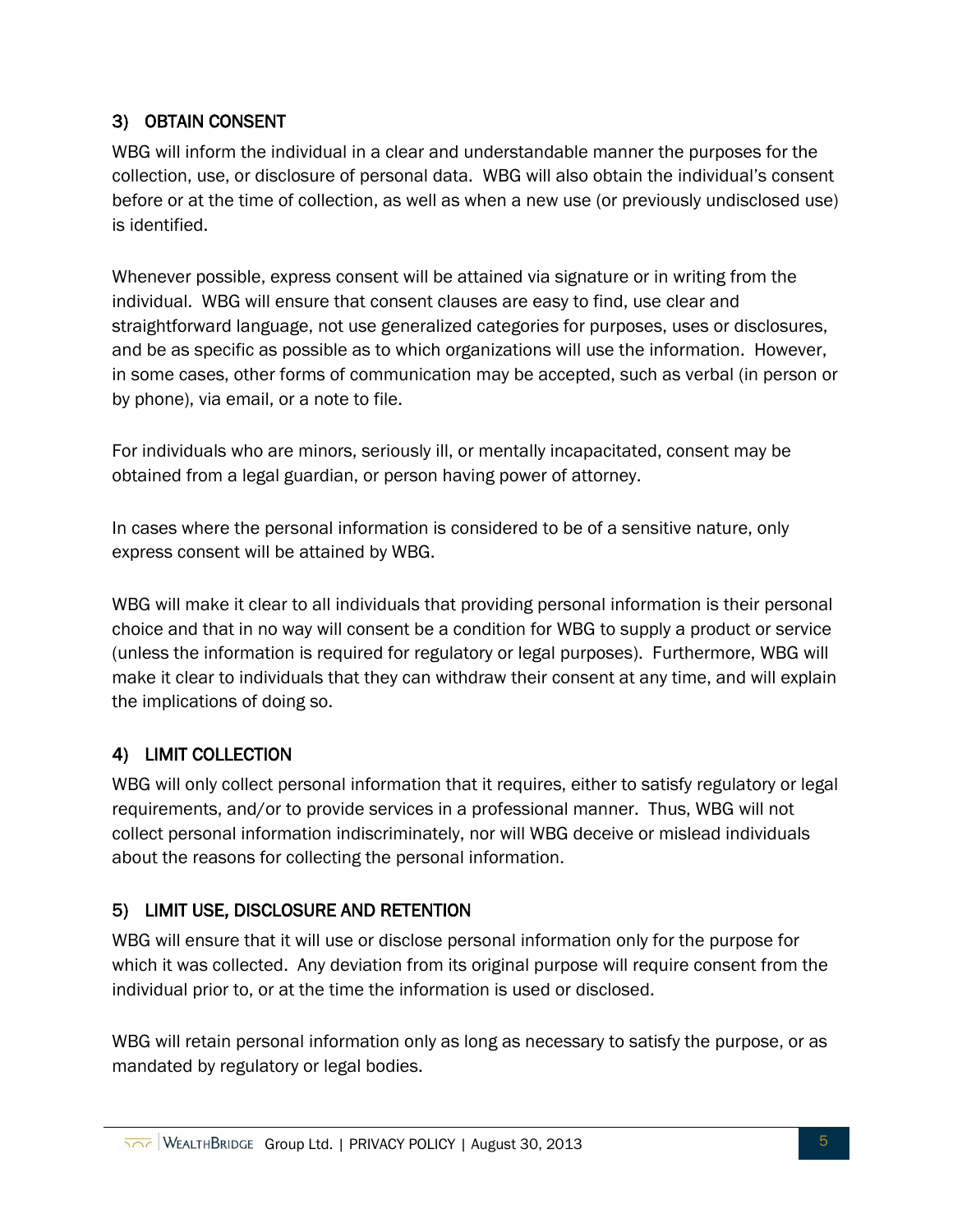When no longer required, personal information will be destroyed or erased in a manner that prevents improper access. In all cases, paper files will be shredded and disposed of confidentially. Electronic files will be permanently erased.

The CPO will conduct regular reviews to assess whether information is still required.

#### 6) ACCURACY

WBG will take reasonable steps to ensure that the personal information that is used to make decisions about the individual is correct and timely. WBG will rely on the information provided by the individual, but will stress the importance to the individual that he/she provide complete and accurate information, and that WBG be kept informed of any material changes in a timely fashion (this is found in the Management Agreement as well as on the last page of the Quarterly Reporting Package).

Personal information will only be updated when necessary to fulfil the specified purposes.

## 7) SAFEGUARDING & PROTECTING PERSONAL INFORMATION

WBG will take steps to protect personal information against loss or theft, as well as take appropriate measures to safeguard personal information from unauthorized access, distribution, disclosure, copying, use or modification, regardless of the format in which it is held.

These measures will be taken in a variety of methods:

- All WBG employees (as well as any contractors to WBG who come in contact with any client personal information) will be required to treat all client personal information as private and confidential and are not permitted to communicate, share, distribute, discuss, copy, or use this information in any way, other than as required to provide the service(s) to the client as per the client's intentions. Any deviation from this by the employee could result in disciplinary action (including dismissal) if so deemed by the CPO and/or the Managing Directors;
- The WBG office will be highly secure, with access provided only to WBG personnel via secured card keys. Non WBG personnel can only enter the office upon notification and they must be permitted to enter by a WBG employee;
- Employee work stations, as well as all personal information storage, will be limited to the upper floor of the WBG office. Clients and other non WBG personnel will only have access to the lower floor where no personal information will be kept. Non WBG individuals will only gain access to the upper floor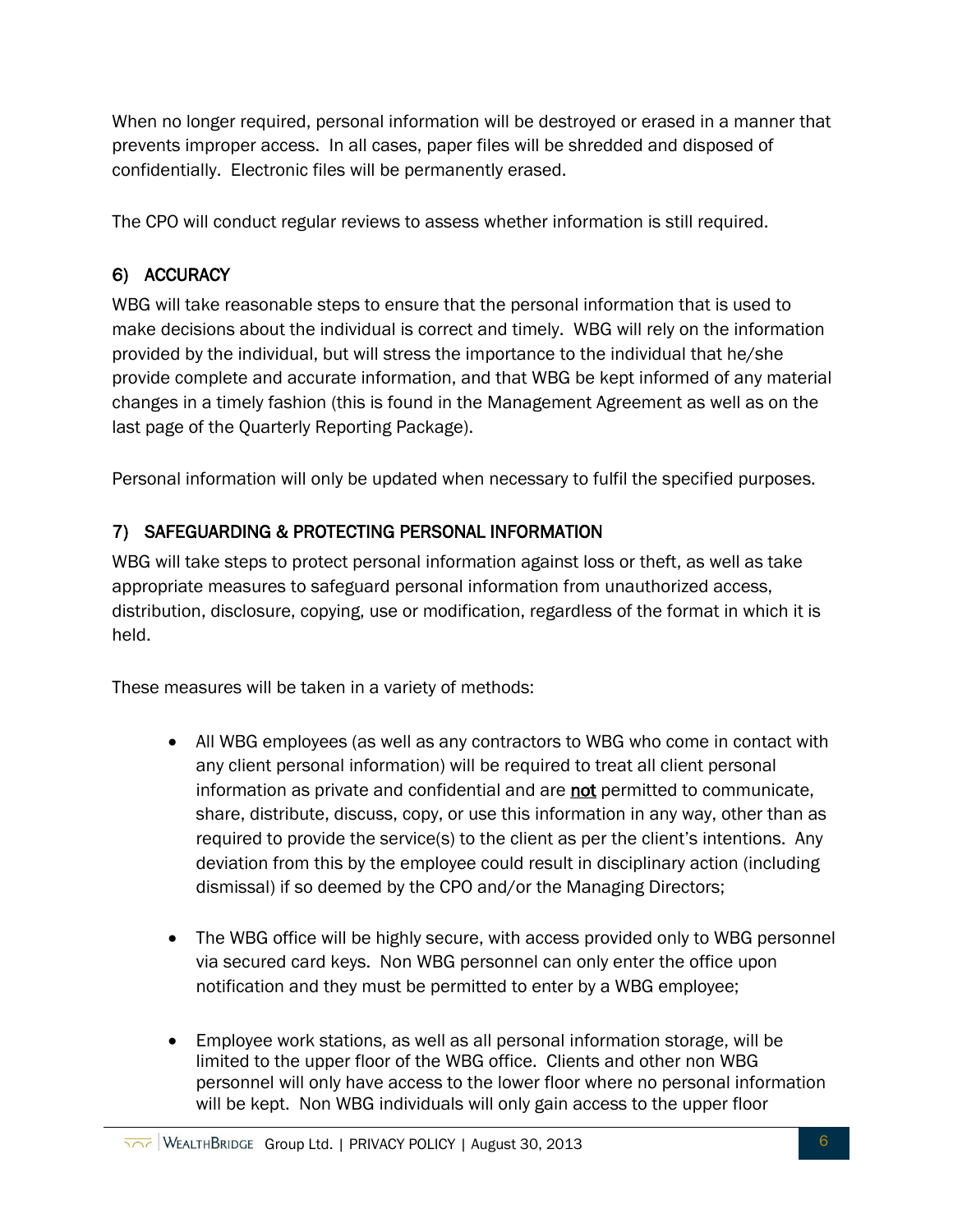provided they are accompanied by a WBG employee, which should only occur in rare circumstances;

- It is the policy of WBG that all personal information for an individual is on a need to know basis only. That is, personal information should only be used or accessed in the course of providing that individual with the service they require;
- All personal information that is in paper form will be kept under lock and key, either in employee work stations, or in locked filing cabinets. Access will only be provided to those employees who require access to those records in order to perform their duties;
- Employee will ensure that work stations are kept clear of any personal client information during non-office hours (in a secure and locked compartment) as well as when the employee is not working on those documents during working hours;
- All personal information that is kept in electronic form will be protected by password, and access will only be provided to those employees who require access to those records in order to perform their duties;
- All vital personal information, that is in paper/document form, that may have any perceived market value will be kept in a fireproof container at the WBG office;
- Appropriate technological safeguards will also be maintained, including encryption as well as the use of firewalls;
- Personal digital assistant devices (such as smartphones) will require password protection that is known only by the relevant employee;
- Workstation screen savers will become locked and password protected after 15 minutes of inactivity. Employees will be required to lock their computers when they plan to be away from their workstations;
- Client access to portfolio valuation statements, via the internet (through our website), is provided and is protected using a variety of naming and password conventions;
- Departing employees will be required to return keys, fobs and any other company provided access equipment. WealthBridge will take immediate steps to change any common passwords that the departing employee may have had access to;
- In cases where WBG provides personal information to a third party (after receiving consent from the individual to do so), WBG will require that the third party abide by WBG's privacy policy as a minimum. Also WBG will ensure that only the information that the third party requires to provide the service is given;
- In cases were a regulatory body requires access to personal information, WBG will be obligated to provide access to such information. In all cases, WBG will ensure that only the information they require will be provided.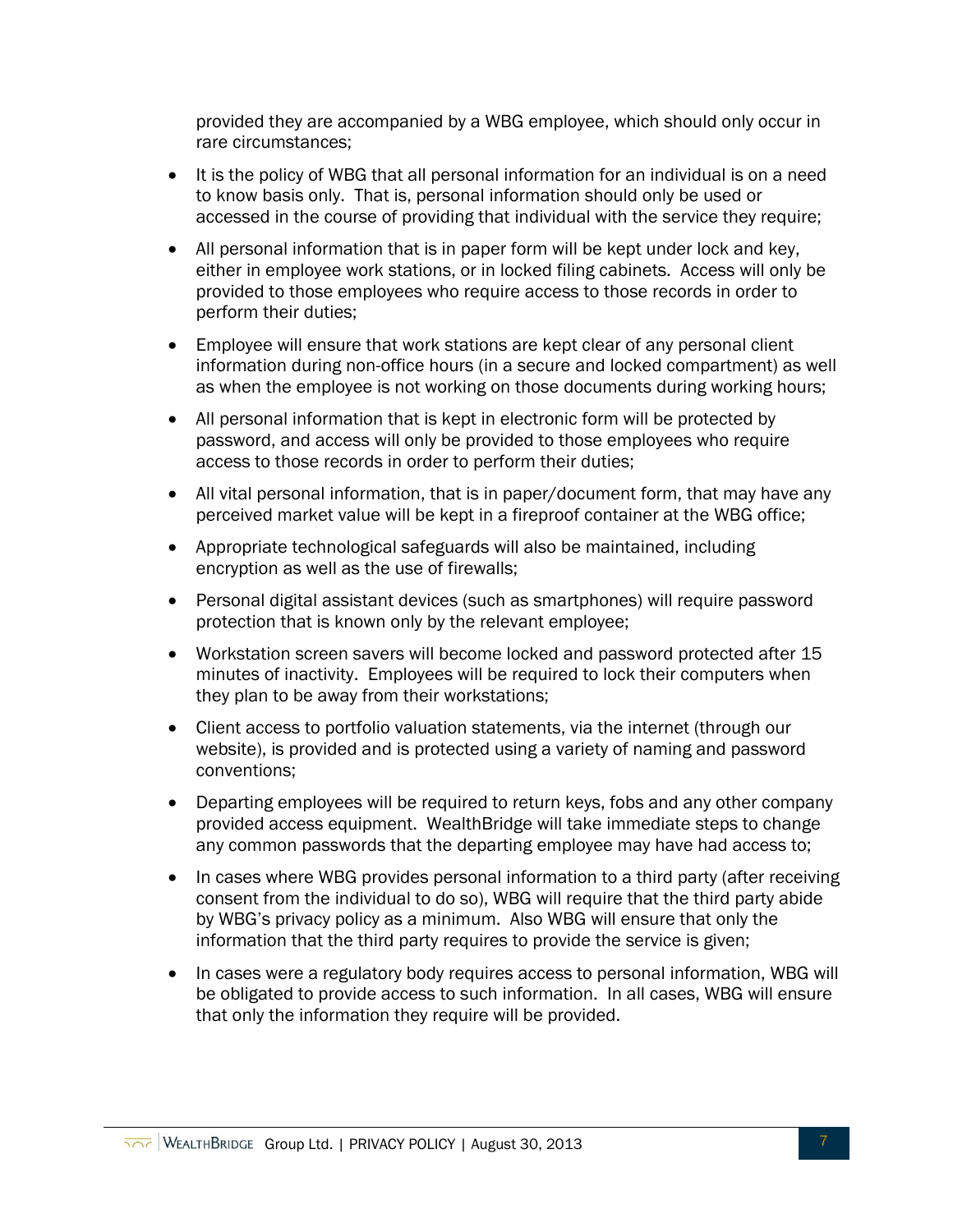#### 8) OPENNESS

WBG's Privacy Policy has been written in a clear and concise manner to foster an environment of openness and to ensure that the policy is easily understandable. Clients and employees will be informed that WBG has established policies and practices for the management of personal information. All new employees will be given a copy of WBG's Privacy Policy, and all clients will have access to this Policy document via the web, or by paper copy upon request.

Clients will be made aware of the name, title and address of the person accountable within the organization for our privacy policies and practices. They will also be made aware of how they can gain access to their personal information, and to whom they can complain should a privacy concern arise.

#### 9) ACCESS TO PERSONAL INFORMATION

An individual who wishes to review or verify the personal information held by WBG, or to find out to whom the information has been disclosed, may make the request for access, in writing, to WBG's Chief Privacy Officer. Upon verification of the individual's identity, the CPO will respond within 30 days (with the ability to extend for another 30 days as per subsection 8(4) of the PIPEDA).

WBG will assist the individual in any manner required to gain access to their personal information, and will do so at no cost to the individual. WBG will provide an explanation as to how the information was collected, how it is being used, and to whom it was disclosed (except where WBG is not allowed to provide such information due to regulatory or legal restrictions). In the case where WBG denies access, it will do so in writing, setting out the reasons as well as any recourse available to the individual via the Privacy Commissioner of Canada.

Upon notification from the individual of any errors or inaccuracies in the personal information, WBG will make the appropriate changes as soon as possible, provided the individual can substantiate them.

A record of all requests for information will be maintained and stored, as well as the WBG response.

#### 10) RECOURSE

Any individual who lodges a complaint regarding WBG's compliance with any element of this Privacy Policy can do so by simply filing the complaint with the Chief Privacy Officer (John W. Davis), as follows: